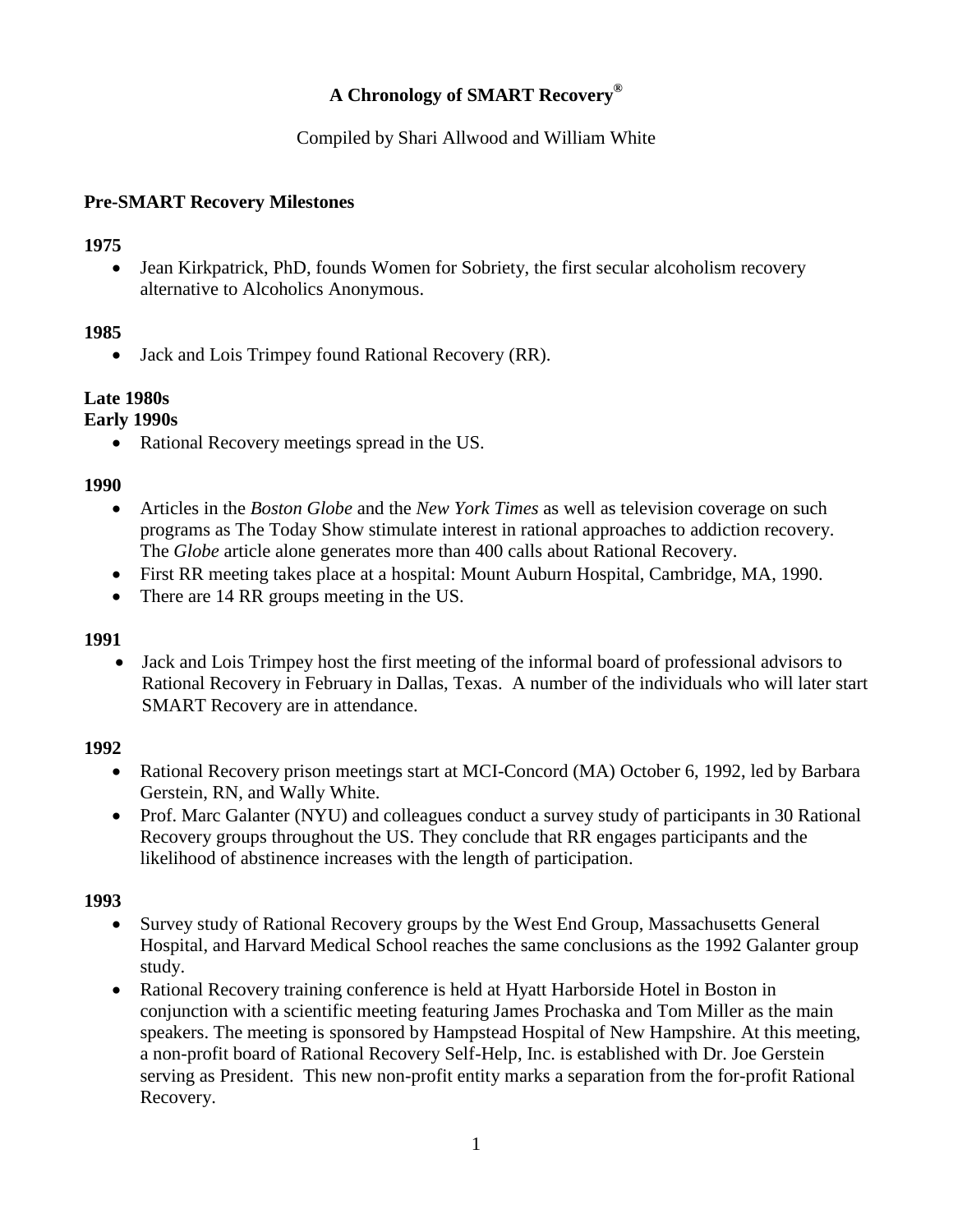### **SMART Recovery**

### **1994**

- The non-profit board of Rational Recovery Self-Help, Inc. votes at its annual meeting in San Diego to end its affiliation agreement with Rational Recovery and incorporate as the Alcohol  $\&$ Drug Abuse Self-Help Network, Inc., d.b.a. S.M.A.R.T. Recovery (formerly Rational Recovery Self-Help Network). The name is changed to SMART Recovery in October; at the time of this split, there are 42 functioning RR meetings.
- Founding Board Members include: Dr. Joseph Gerstein, Dr. Tom Horvath, Dr. Philip Tate, Dr. Rob Sarmiento, Dr. Michler Bishop, Rich Dowling, Dr. Jeff Shaler, Ann Parmenter, LCSW, Peter Bishop, Dr. Robert Dain, Dr. Hank Robb, and Dr. Marc Kern.
- Rob Sarmiento and Joe Gerstein craft the name Self-Management and Recovery Training (SMART) to fit the copyrighted name, and it is adopted in October.
- Part-time Executive Director (Randy Cicen) and Manager of Network and Member Services (Shari Allwood) are hired.
- Central Office is established in Beachwood, OH.
- The first SMART Recovery Newsletter, *News & Views*, is released, consisting of 4 pages that are printed and mailed to volunteers.
- SMART Recovery is adapted for introduction into Danbury Prison for women.

#### **1995**

- The SMART Recovery document *Purposes & Methods* is adopted by the Board of Directors and distributed. This document helps set the groundwork for how the organization will approach helping individuals overcome addictive behaviors [\(http://www.smartrecovery.org/resources/library/postion/purposes\\_methods.pdf\)](http://www.smartrecovery.org/resources/library/postion/purposes_methods.pdf).
- The SMART Recovery Bookstore is established.
- Groups are asked by the Board of Directors to provide \$10/month per group to support the Central Office.
- The SMART Recovery website is established by a volunteer (moved to [www.smartrecovery.org](http://www.smartrecovery.org/)) in 1997).
- There are 90 SMART Recovery meetings (including the RR meetings that will later affiliate with SMART Recovery).

#### **1996**

- SMART Recovery receives a Robert Wood Johnson Foundation grant of \$49,650 to develop and disseminate the Coordinator's Manual, Member's Manual, and Primer, as well as deliver 6 Regional Training Programs using these materials.
- The SRBOARD (Board of Directors) and SMARTREC (volunteers) listservs are established.
- The SMART Recovery 4-Point Program<sup>®</sup> is trademarked.
- *News & Views* newsletter expands to 6 pages.
- The Recommended Reading List is established: [http://www.smartrecovery.org/resources/readlist.htm.](http://www.smartrecovery.org/resources/readlist.htm)

#### **1997**

• The Coordinator & Advisor Letter is established to create communication amongst all volunteers.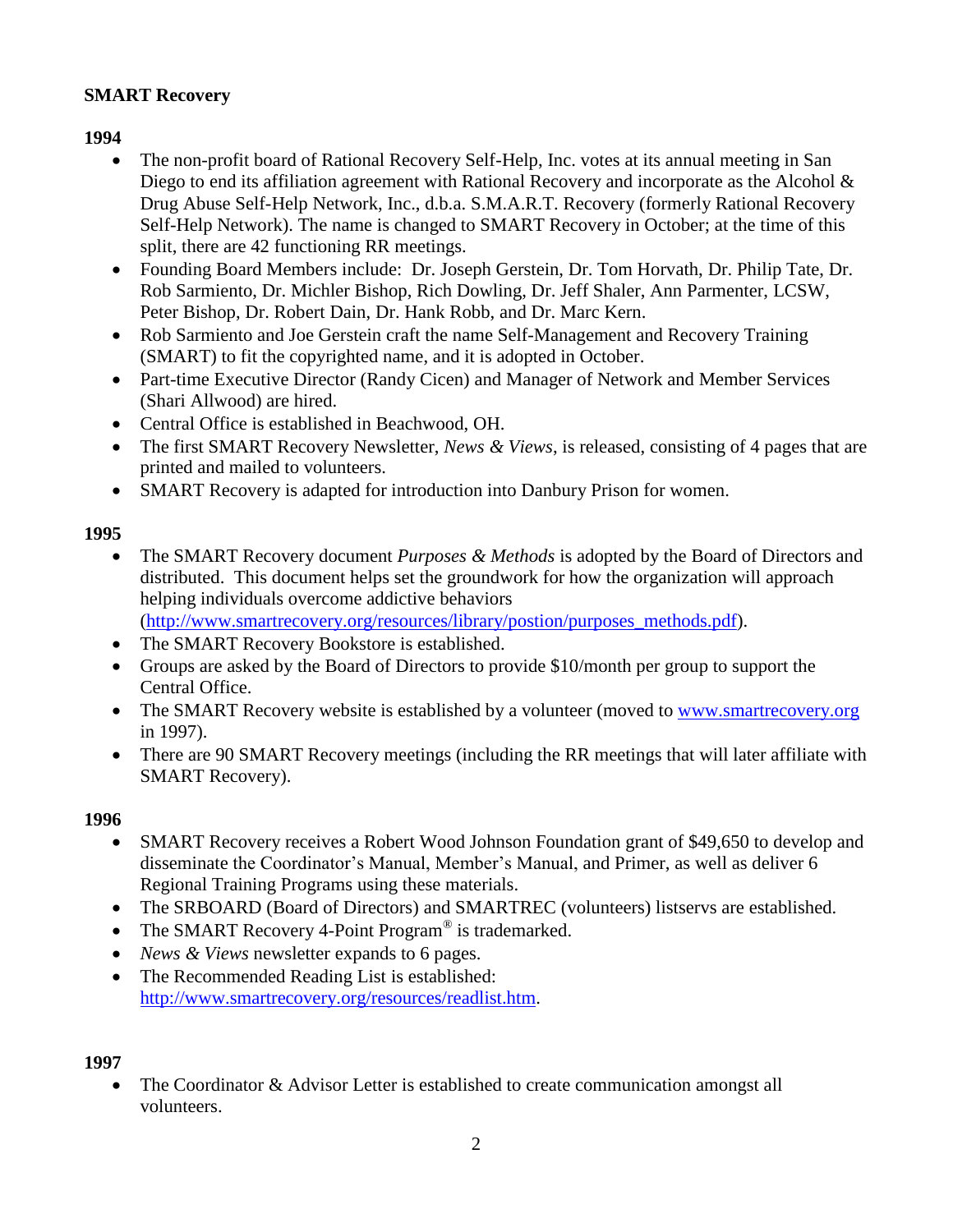- Credit cards are accepted at the bookstore.
- Volunteer Code of Conduct is established to communicate to volunteers what is expected when representing SMART Recovery.
- Inflexxion submits a grant to NIDA to produce a SMART Recovery prison-based program (InsideOut). This first major NIH grant was awarded in 1999.
- Arizona introduces SMART Recovery into its prison system.

- SMART Recovery Online message boards and online meetings are established.
- Part-time bookstore assistant is added to staff to meet expanding demand for books and materials.
- *News & Views* is redesigned and expands to 12 pages.
- Board decides to shift from S.M.A.R.T. Recovery to SMART Recovery in all written materials.
- The International Advisory Council, comprised of international experts on addiction recovery, is established.
- The First Annual SMART Recovery Facilitator Training Program is hosted in Washington, DC. (Continuation of regional training programs previously funded by RWJ Foundation grant.)
- Joe and Barbara Gerstein make the first UK presentation on SMART Recovery in Inverness, Scotland.
- Fraser Ross, a Corrections Officer at Inverness Prison, Scotland, leads effort to introduce SMART Recovery into the UK.

### **1999**

- Members and volunteers are invited to nominate individuals for the Board of Directors.
- Additional materials ("Cheat Sheets") are developed to aid group facilitators—later renamed "Tool Box."
- The first time SMART Recovery is listed in a NIDA document: reflects growing professional recognition.
- Annual Training Program is hosted in Chicago, IL.
- Addition of Online Professional Advisor for SMART Recovery Online activities.
- Prof. Alex Wodak and Bronwyn Crosby, MS, start SMART Recovery at St. Vincent's Hospital in Sydney, Australia.

### **2000**

- Executive Director resigns and is not immediately replaced; the office manager assumes management responsibilities during interim period with Central Office moving to Mentor, OH.
- Monthly volunteer training (via conference call) is provided by Board Member Michler Bishop.
- Board approves resolution to involve more non-recovering/non-professional facilitators to provide SMART Recovery meetings.
- Annual Training Program is hosted in Phoenix, AZ.
- Following Joe Gerstein's second visit to Scotland, the first SMART Recovery meetings in Scotland are held at Inverness Prison and Corton Vale (female prison).
- (Rational Recovery announces it will no longer offer any support groups.)
- There are 319 SMART Recovery meetings.

### **2001**

Phoenix area hosts Albert Ellis Workshops and shares profits with Central Office.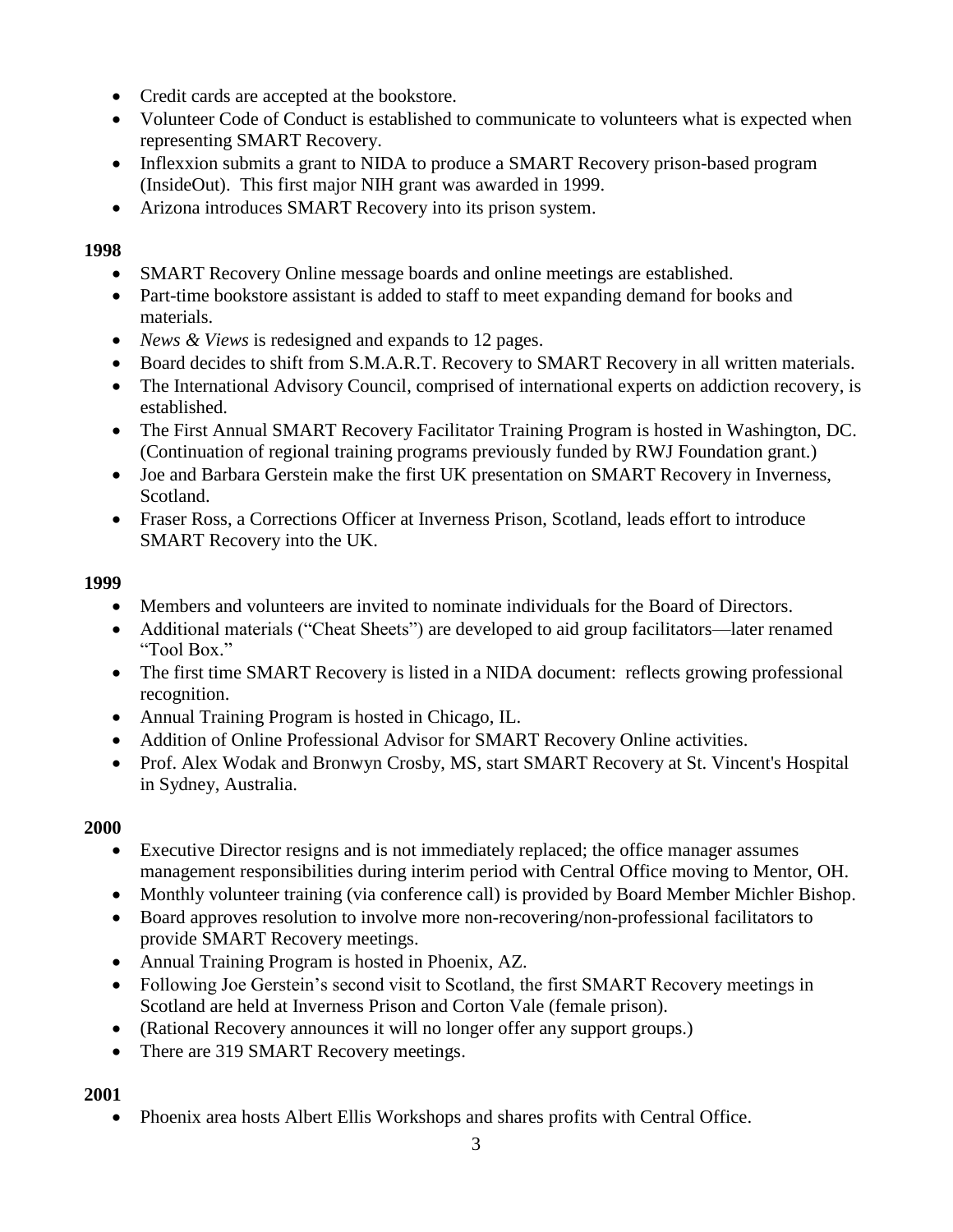- First significant joint meeting of SMART Recovery Online volunteers and face-to-face volunteers via the Annual Training Program.
- Houghton Mifflin provides a free copy of Anne Fletcher's *Sober for Good* to Volunteer Coordinators and Advisors (reflecting SMART Recovery's choice philosophy).
- Annual Training Program is hosted in Milwaukee, WI.
- Joe Gerstein keynotes the Scottish Prison System Conference in Glasgow; InsideOut is adopted as an official program of the Scottish Prison System.

- InsideOut training videos and materials are published and made available for sale via Inflexxion.
- Two regional Correctional Facility Training Programs / InsideOut are provided in San Diego and San Jose.
- The Recommended Reading List is revised and divided into categories to address needs of members, loved ones, professionals, etc. <http://www.smartrecovery.org/resources/readlist.htm>
- Website is redesigned by a volunteer to add additional resources to previously existing small site.
- Reid Hester's Drinker's Check-up is added to the website.
- Bi-monthly online training program for online facilitators is hosted by Tom Horvath (reflecting the growth of online participation and activities).
- Online Order System is established for the bookstore to meet increasing demand for publications and services.
- Annual Training Program is hosted in San Jose, CA.

### **2003**

- A \$500,000 anonymous individual contribution to SMART Recovery (critical to SMART Recovery's continued growth in subsequent years) is made.
- First ever SAMHSA grant is obtained to host Facilitator Training and InsideOut® Training, as well as to create the "Facilitating a Basic SMART Recovery<sup>®</sup> Meeting" video.
- The term "Coordinator" is changed to "Facilitator" to more aptly describe the group leader role.
- The size of Central Office space is doubled to accommodate growth in activities and services.
- The days/hours of the SMART Recovery Manager of Network & Member Services are increased to accommodate increased demand for publications and services.
- Volunteer Regional Administrator positions are established to provide regional level support for facilitators.
- Annual Training Program is hosted in Newark, NJ.
- SMART Recovery material is translated into Spanish, Portuguese, and Russian—the latter with the aid of Dr. Aziz Boltaev of Bokhara, Uzbekistan.
- St Vincent's Hospital in Sydney, Australia, pilots one SMART Recovery group for patients who are looking for an alternative or adjunct to 12-Step groups.

- The new SMART Recovery<sup>®</sup> Handbook is published (replaces former Member's Manual).
- Three additional videos are produced and distributed: SMART Recovery: Who We Are; The SMART Recovery 4-Point<sup>SM</sup> Program; and Facilitating an Advanced SMART Recovery Meeting.
- SMART Recovery volunteers and members participate in a NIDA-funded survey conducted by The Walsh Group.
- SMART Recovery is invited to provide training to the Swedish prison system.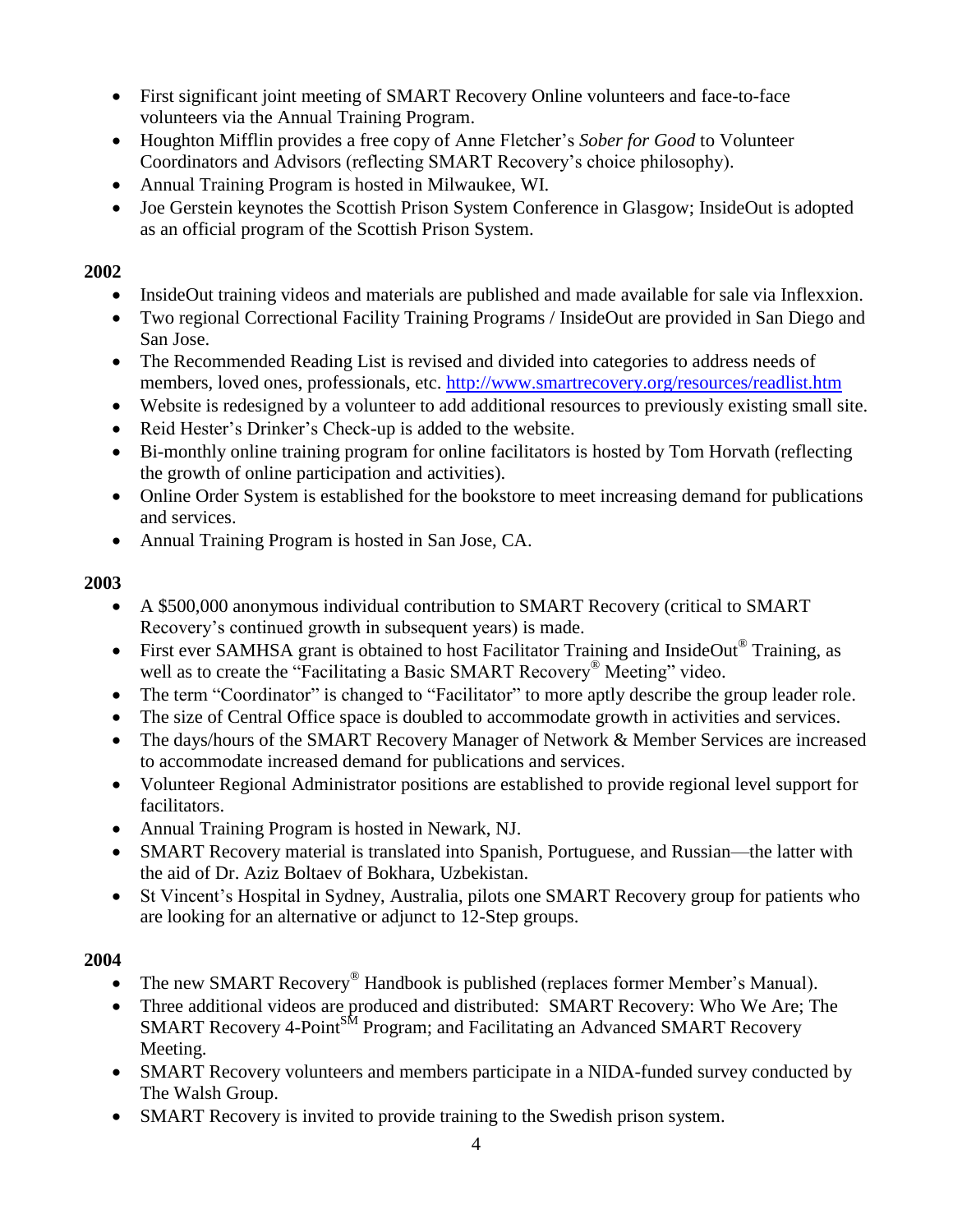- SMART Recovery is asked to conduct a training event hosted in Inverness, Scotland.
- In Sydney, Australia, St Vincent's Hospital receives a grant for \$250,000 from the AER to hire two Coordinators; 38 SMART Recovery groups are launched in New South Wales over the next two years.
- The State of New South Wales, Australia adopts the SMART Recovery Program within its correctional system.
- Linda Sobell conducts a full-day workshop on Motivational Interviewing at a SMART Recovery Training Conference; the Motivational Interviewing approach is incorporated into the SMART Recovery Program.
- SMART Recovery's Board of Director's Long-Range Planning Meeting focuses on five key areas for future development of SMART Recovery:
	- marketing
	- facilitator development and support
	- SMART Recovery Therapy
	- enhancing our internet presence
	- fundraising.
- Annual Training includes a  $10^{th}$  Anniversary Celebration in Phoenix, AZ.

- *SMART for Life<sup>TM</sup> DVD* is produced by SMART Recovery volunteer Jeff Fredriksen.
- Debut of the *SMART Recovery Therapy Program* designed to help SMART Recovery participants who attend professional addiction treatment and could benefit from therapist support of their SMART Recovery attendance, and to encourage treatment professionals to incorporate SMART Recovery meetings within their practice.
- Licensing agreement is created for use of SMART Recovery materials within New South Wales Department of Corrections (30,000+ inmates).
- Licensing agreement is made with the Vietnamese government for use of SMART Recovery in Correctional Facilities.
- Licensing agreement is made to create the first international branch: SMART Recovery UK.
- Agreement is negotiated to translate the Facilitator's Manual and Handbook into Vietnamese.
- Australia, NSW group expansion continues, including special meetings for Indigenous.
- Establishment of full-time SMART Recovery Executive Director position to meet the growing need for oversight on behalf of the organization.
- Website server is upgraded to accommodate increasing traffic/web-related needs.
- Website is revised to include online meeting list, list of online volunteers, copies of *News & Views*, and link to PayPal service.
- Evoice Café, a voice chat service for voice online meetings, is obtained.
- SMART Recovery Online celebrates its  $7<sup>th</sup>$  anniversary with a party and fundraiser.
- Copyrights are obtained for 4 videos and a new SMART Recovery Handbook.
- SMART Recovery<sup>®</sup> service mark is registered internationally via Madrid Protocol.
- Toll free number is added for the Central Office.
- Position on Medications statement is created. <http://www.smartrecovery.org/resources/position.htm>
- Drug court training is provided in Mankato, MN.
- Training is provided in Vietnam to help implement the SMART Recovery program in correctional facilities.
- Participation in the American Correctional Association Winter Conference.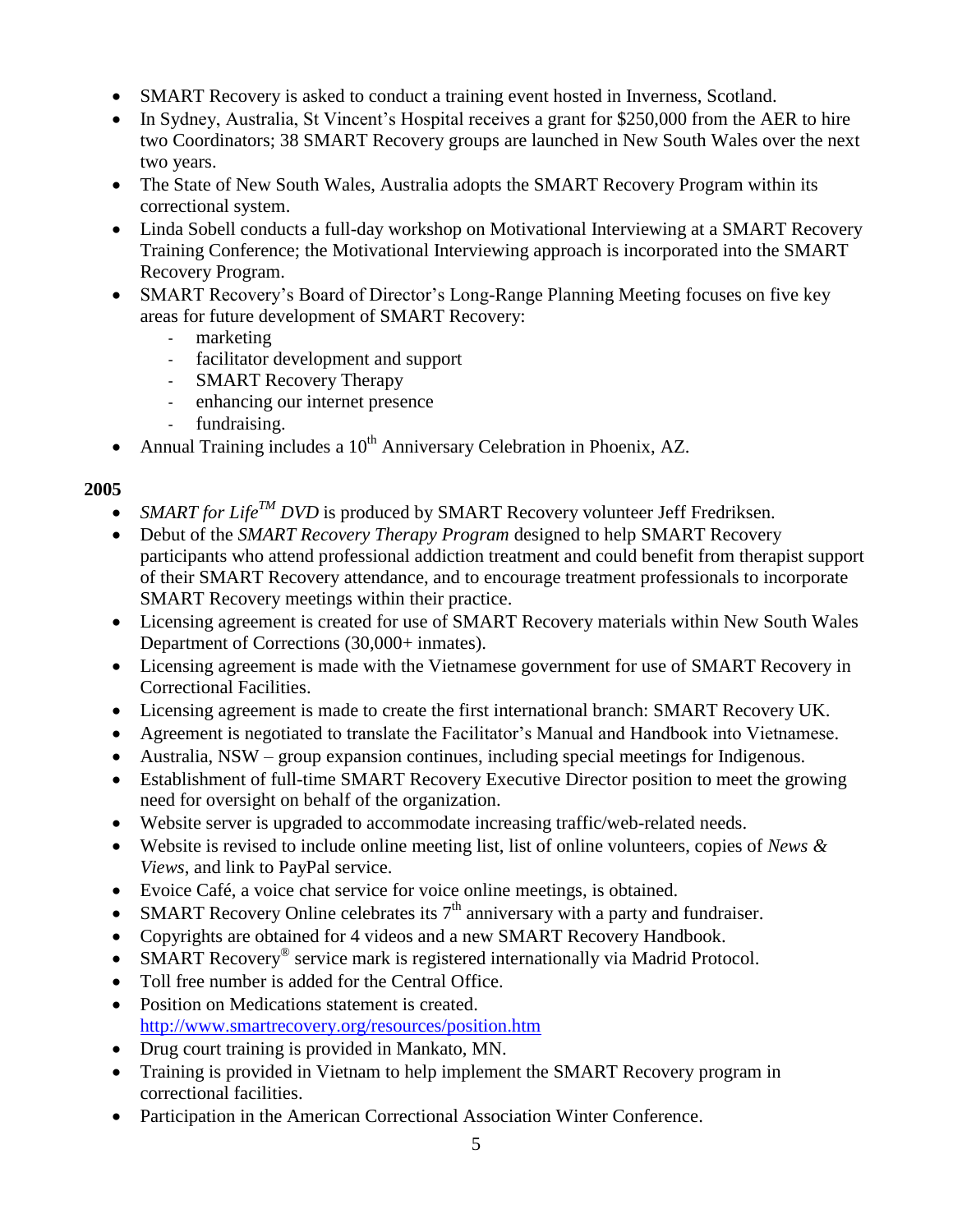- Presentation to the National Drug Court Institute.
- Presentation to the Ohio Drug Court Practitioner Network Conference.
- Exhibit at UKSAD Conference in London.
- Participation in sessions at the Natural Recovery Alcohol Conference in Aberdeen, Scotland.
- Funding is obtained for creation of new *SMART Recovery Teen Handbook*.
- Annual Training is hosted in Chicago, IL.
- First SMART Recovery community meeting in Scotland is held at Beechwood House in Inverness.
- There are 255 SMART Recovery meetings.

- Implementation of *Facilitator Distance Training* program combination of self-study of SMART Recovery materials plus 4 online training sessions of 1.5 hours each led by experts.
- Part-time Director of SMART Recovery Online (SROL) is implemented to address growth and expansion issues.
- Formation of SMART Recovery UK a registered charity in Scotland.
- Queensland, NSW Correctional Outreach 50 weekly SMART meetings available in 25 of 28 Correctional Facilities; 2-day training of 80 new facilitators.
- Vietnam: SMART Recovery training is provided by Tom Horvath and Henry Steinberger.
- Full-day workshop led by Robert Meyers on CRAFT at a SMART Recovery Training Conference is followed by adoption of the CRAFT Program as an appropriate "Family & Friends" approach. It is made available via online message boards and weekly meetings. Note: weekly meetings ceased in 2007 when volunteer facilitator moved on, but resumed in 2010.
- Publication of *SMART Recovery® Teen Handbook*.
- SMART Recovery member stories are featured in each issue of Recovery Solutions Magazine.
- Debut of new/revised Message Boards with enhanced features.
- Creation of online Women's Meeting and Women's Message Board Forum.
- Online Member Feedback Group is established to provide feedback from members for ongoing online service improvements.
- Fall FUNdraiser to celebrate  $8<sup>th</sup>$  anniversary of SOL includes a 24-hour chat-a-thon.
- Annual training program is hosted in Boston. Note: Decision to alter long-standing Annual Training Program (return on investment not profitable) to annual conference of SMART Recovery volunteers to take effect in 2007.
- SBIR grant is obtained by Dr. Reid Hester to create "Overcoming Addictions A SMART Recovery Webcourse."
- Board approval to establish local and state/provincial chapters of SMART Recovery.
- Formation of volunteer-led committees, including: Correctional Issues, Facilitator Development, Fundraising, Local and Organizational Development, Marketing, and Program Development.
- Dr. Joe Gerstein (Boston) and Tom Litwicki (Phoenix) do first intercontinental SMART Recovery Training via videoconference with 63 Masters and PhD. therapists of New South Wales Correctional System in Sydney, Australia.
- SMART Recovery-USA gives permission for Addaction to start SMART Recovery meetings in the UK as part of their treatment services.

- Service mark is obtained for 4-Point Program<sup>®</sup>.
- SMART Recovery Handbook is published in German.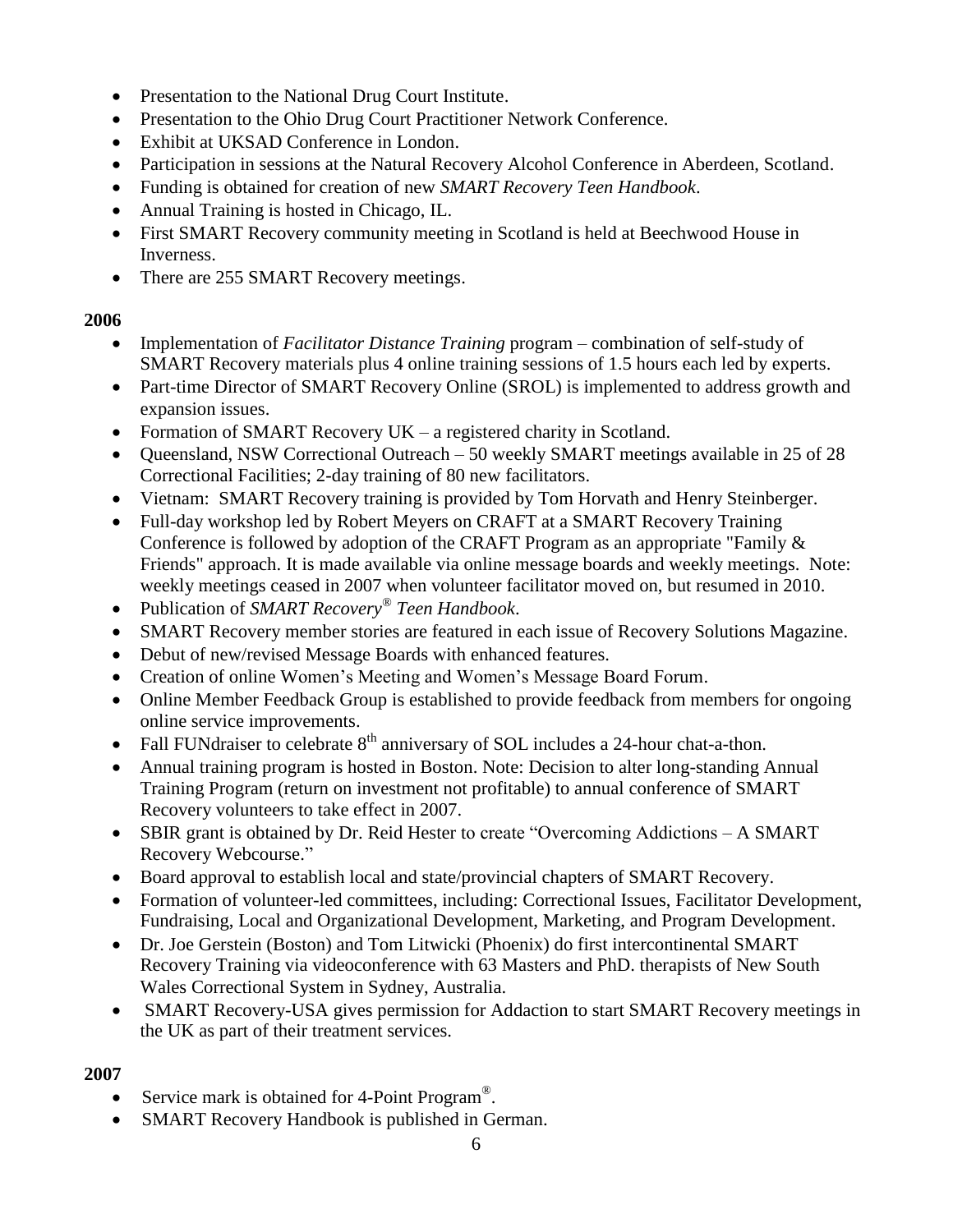- SMART Recovery Therapy Manual is completed a 38-session program and intervention guide for professionals assisting clients with drug and mental health issues (outside organizations sought to publish).
- Google Advertising campaign grant is provided to SMART Recovery.
- Teen Listserv is created.
- Reid Hester SMART Recovery Webcourse prototype is established/tested.
- 9th Circuit Court Ruling establishes that a government official who mandates 12- Step attendance to any person is personally liable for damages. The ruling extends to decisions dating back to 1996, by the 2nd, 3rd, 7th and 8th circuit courts, as well as by several state supreme courts.
- Walsh Group Research Study is published. Key findings are:
	- Active involvement in groups significantly improves the chances of remaining clean and sober, regardless of the group (SOS, SMART, WFS, 12-Step) in which one participates.
	- Respondents whose individual beliefs better matched those of their primary support groups showed greater levels of group participation, resulting in better outcomes as measured by increased number of days clean and sober.
	- Religious respondents were more likely to actively participate in 12-Step groups and WFS, both of which have spiritual components in their programs.
	- Non-religious respondents were significantly less likely to participate in 12-Step groups.
	- Respondents with low levels of religiosity were more likely to actively participate in groups with secular programs, such as SOS and SMART Recovery.
- First Annual Fall Volunteer Gathering is hosted in Lake Tahoe, CA (replaces prior F2F Fall Training).
- Facilitator Distance Training is provided in March, June, and September.
- Professional assistant is hired to address Fundraising and Strategic Planning issues.
- SMART Recovery Online  $9<sup>th</sup>$  Anniversary and Fall Fundraiser.
- Fiscal year altered from prior April 1 March 31 fiscal year to January 1 December 31.
- First SMART Recovery meeting in England after formation of SMART Recovery UK is held in Manchester. Nick Heather and Keith Humphreys receive Section 64 funding to pilot SMART Recovery in 6 sites in England under the leadership of Alcohol Concern; the sites include YMCA in Croydon, Norcas in Norwich, Aquarius in Birmingham, SAASD in Sheffield, Turning Point in Gateshead, and Addaction in Cornwall.
- Dr. Linda Sobell, Barry Grant (SMART Board member), Bronwyn Crosby (SMART Recovery Australia), and John Sinclair (SMART Recovery facilitator) keynote the SMART Recovery conference in Glasgow, Scotland. In Australia, a donation is made by a private benefactor to continue the work started under the AER grant on the condition that SMART AU become a nonprofit, health charity organization.
- SMART Australia moves out of St Vincent's Hospital, Sydney in Darlinghurst with full support from the hospital. SMART was endorsed as a Not-for-Profit, Health Promotion Charity. The initial Board of Directors includes Australia trustees Anthony N. Wales (Chartered Accountant), Philip C. Selke, Alexander D. Wodak (Medical Practitioner), Joseph Gerstein (Medical Practitioner situated in USA), and Sue Henry-Edwards (Advisor Consultant to the Department of Corrective Services in NSW). SMART Recovery Coordinators Josette Freeman and Jim Villamor, who were previously employed by St Vincent's Hospital, commence employment with SMART Recovery Australia. Efforts to start SMART groups are extended to all of Australia, and groups are promoted to include all addiction. Ongoing partnerships are developed with the Department of Corrective Services, NSW, and Tasmania for continuation of SMART Recovery groups within their facilities.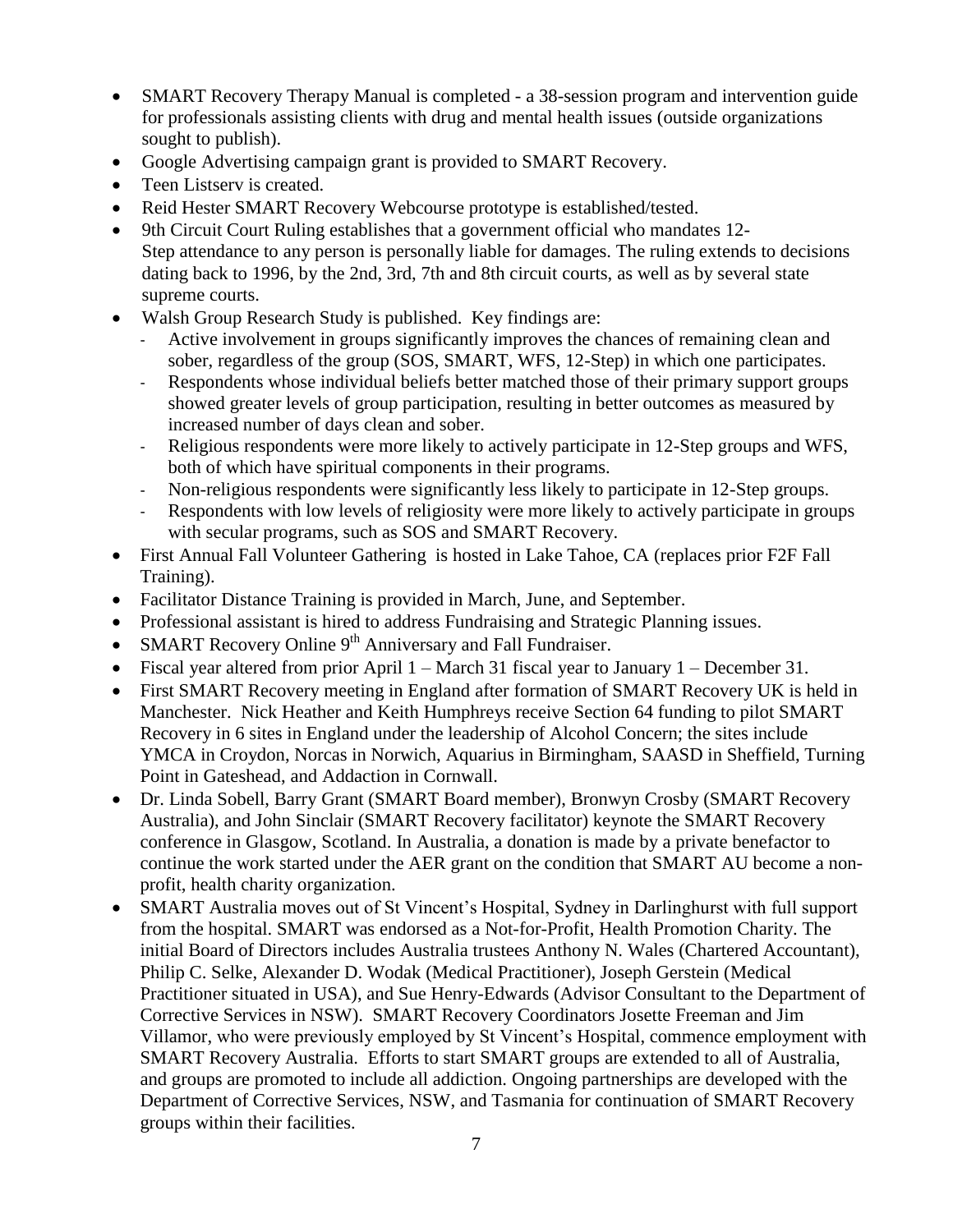• There are 375 worldwide SMART Recovery meetings.

## **2008**

- First ever Member/Participant Survey is conducted in July of 2008.
- Strategic Planning session is hosted with the use of a professional facilitator. Four primary focuses of the Strategic Plan include: fundraising; increasing the number of meetings available; determining the need for changes to existing materials; and website redesign.
- Teams are created for materials revision, website revision, and meetings expansion.
- Professional fundraising assistance is obtained.
- SMART Recovery NYC<sup>®</sup> is created and incorporated.
- Participation in the 33<sup>rd</sup> Annual Alabama School of Alcohol and Other Drug Studies (ASADS) Conference – Plenary session, InsideOut Workshop, SMART Recovery Therapy Workshop, and Managing Addictions Workshop, each highly successful.
- Participation in Michigan Association of Drug Court Professionals 9th Annual Conference in Lansing, Michigan, including booth and presentation.
- Handbook is translated and available in Portuguese and Spanish.
- New venue (Paltalk) for online voice meetings debuts in an effort to improve prior system instabilities.
- Advertising in *News & Views* is made available.
- Special tool training program for online volunteers debuts  $-2$  per month.
- Conference call for Executive Directors of alternative self-help groups debuts.
- Distance Facilitator Training is hosted bi-monthly (6/year vs. 3/year) based on increasing number of participants.
- Annual Volunteer Gathering is hosted in New York City.
- There are internal discussions/tensions over whether SMART Recovery should evolve toward a participant/peer-led organization.
- Dr. Linda Sobell and Dr. Tom Horvath (President of SMART Recovery) speak at Scotland Futures Forum.
- SMART Recovery in Australia obtains a \$20,000 grant from Juvenile Justice (JJ) NSW to hire a consultant to assist with rewriting the Teen/Youth Manual and network with Teen/Youth organizations throughout the country.
- There are 466 SMART Recovery Meetings.

- SMART Recovery<sup>®</sup> Handbook is published in Farsi and Mandarin Chinese.
- Website revisions are underway, additional funding is being sought.
- Social Media is underway Facebook page and Twitter account are created.
- *News & Views* is available on the website -- no longer printed and mailed.
- Facilitator's Manual is provided online for free.
- Annual Gathering Sponsorships and Website Supporter options are offered.
- SMART Recovery Online celebrates its  $12<sup>th</sup>$  Anniversary, complete with a multitude of special guests and online festivities and an Anniversary FUNdraiser.
- Third Annual Gathering is hosted in October in Chicago, IL.
- SMART Recovery is added as a Recovery Month Planning Partner (sponsored by SAMHSA).
- 11 Regional Representatives are appointed to stay in contact with local facilitators and members and to attend a quarterly online meeting to collaborate and share ideas on increasing SMART Recovery meetings.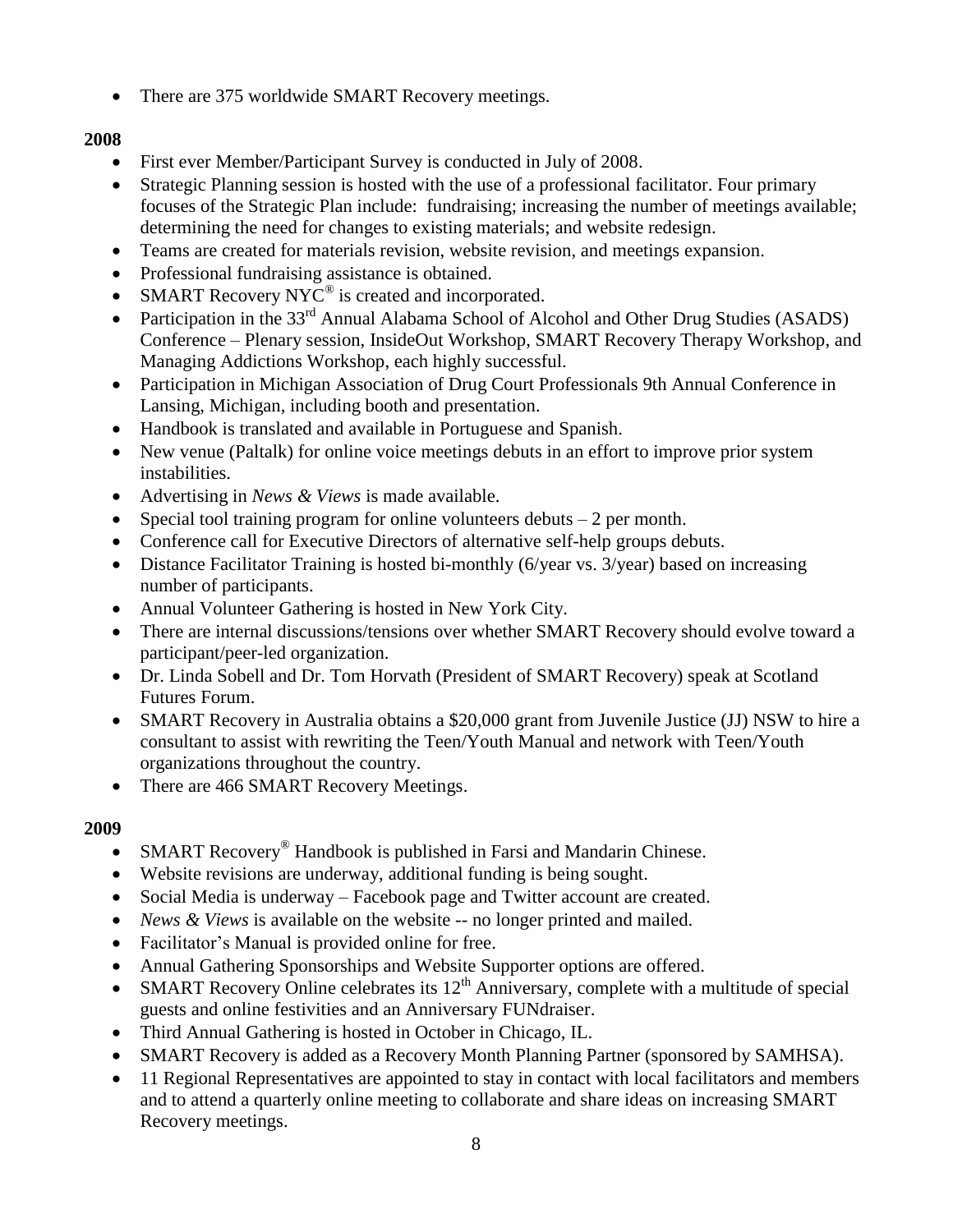- SMART Recovery offices are moved to a more cost-effective location.
- Insurance policy is added to cover volunteer facilitators and meeting locations to meet the increasing need for proof of insurance for meeting space.
- SMART Recovery premieres "Big Bang" organization at Foundation Beyond Belief (including funding).
- Participant survey is designed to solicit volunteer assistance.
- SMART Recovery Australia launches a new website [www.smartrecoveryaustralia.com.au.](http://www.smartrecoveryaustralia.com.au/)
- SMART Recovery Australia receives a grant for \$20,000 from NADA (The Network of Alcohol and Drug Agencies) to develop a Family and Carer's Program.
- SMART Recovery celebrates 15 year anniversary.
- Organization confirms commitment to operating as a partnership between participants and professionals.
- There are 540 SMART Recovery meetings.

- SAMHSA Recovery Oriented Systems of Care Grant application is submitted in partnership with Atheist Alliance International.
- $\bullet$  600<sup>th</sup> SMART Recovery meeting is established in October, 2010.
- Website supporters are added to website homepage.
- Social Networking Team is established to help determine cost-effective means for the Central Office and Groups to become better known.
- Collaborations with other alternative mutual-help groups included providing a press release, *Celebrating 84 Years of Providing Self-Help in Recovery*.
- Collaborations with other alternative mutual-help groups include provision of a 2-page brochure containing information regarding each organization provided to the EAP BIG project.
- Website improvement/redesign continues in order to enhance the visitor's ease of finding information, improve search engine optimization, and enhance the appeal of the website.
- New chat host is selected for online meetings and chat to include Mac users (not served by prior chat host).
- Online Family & Friends Meeting debuts, incorporating SMART Recovery Tools and CRAFT concepts.
- SMART Recovery Online celebrates its  $13<sup>th</sup>$  Anniversary, complete with a multitude of special guests and online festivities and an Anniversary FUNdraiser.
- Participation in August Recovery Fair hosted by Unitarian Church Addiction Recovery ministry.
- Distance Facilitator Training program is altered to include Message Board homework activities/communications.
- Work begins with the Alcohol Research Group to perform SMART Recovery study.
- SMART Recovery UK 2-year project to incorporate service providers to assist is conducted.
- Organizational stance is altered new Disease/Spirituality statements are issued: *Addiction as a disease:* SMART Recovery tools can help you regardless of whether or not you believe addiction is a disease. *Spirituality:* We believe that the power to change addictive behaviors resides within each individual and does not depend upon adherence to any spiritual viewpoint. The use of religious or spiritual beliefs and practices in recovery is a personal choice and not a part of our program.
- *Guardian* newspaper (UK) interview/article with Joe Gerstein promulgates much program interest and website traffic.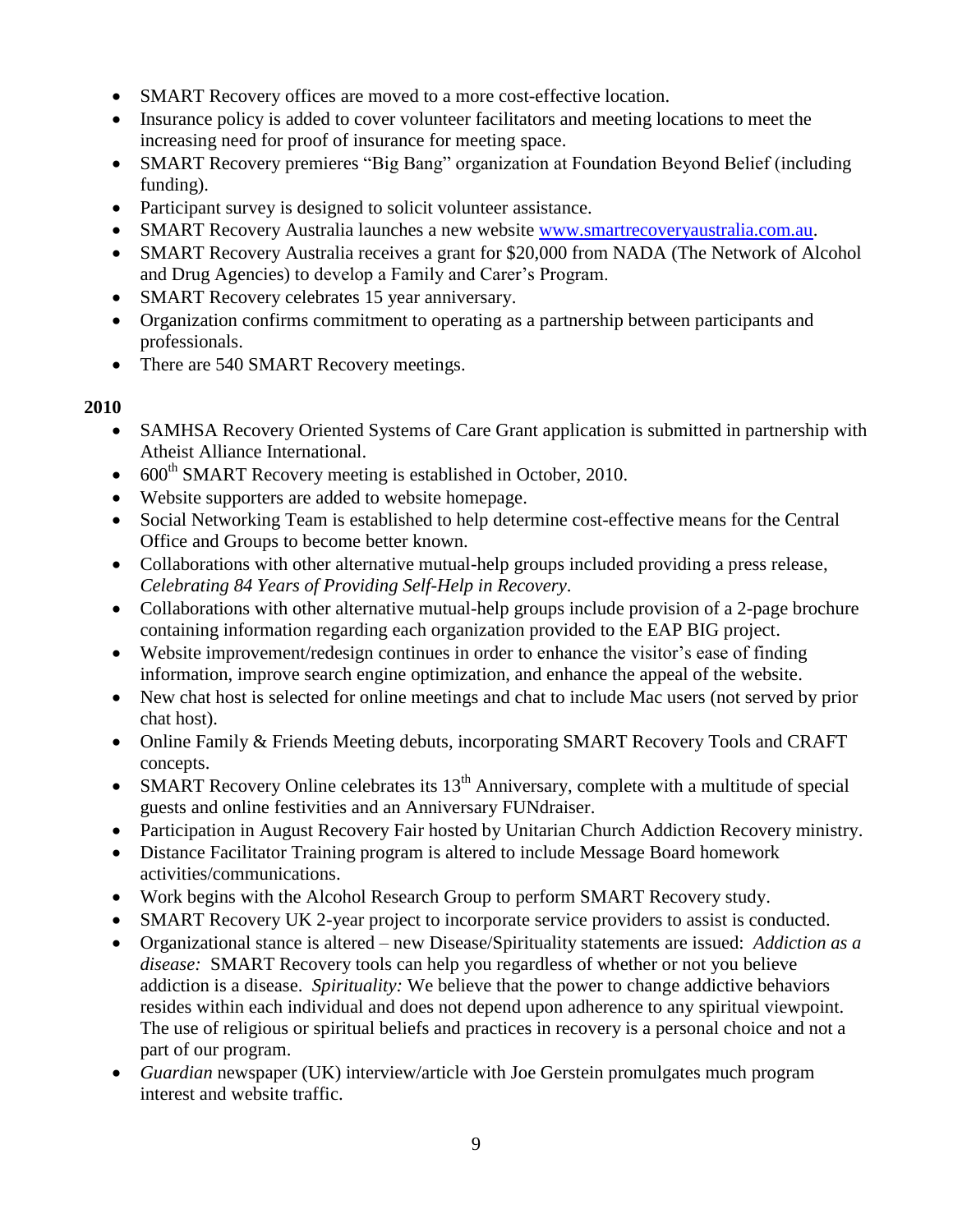- Participant survey (repeat of 2008 survey) to determine changes in demographics of participants within each individual and does not depend upon adherence to any spiritual viewpoint. The use of religious or spiritual beliefs and practices in recovery is a personal choice and not a part of our program.
- 6-week online Jobs Series to address helping out-of-work individuals seek employment and handle the stresses of unemployment is conducted.
- Press Releases are issued regarding: Job Search program; November Online Anniversary Celebration;  $600<sup>th</sup>$  meeting announcement; Family & Friends Online Meeting; Recovery Month Planning Partner; and Annual Gathering.
- Net profit is reached at the end of the fiscal year, and for the  $1<sup>st</sup>$  time since 2003, funds from investment accounts aren't required to be tapped in order to pay bills.
- SMART Recovery groups exist in Uzbekistan, Iran, Sweden, the UK, Canada, Australia, New Zealand, and Vietnam, with groups in the planning stages in Russia.
- \$5,000 is received from the James Hervey Johnson Charitable and Educational Trust for spreading addiction recovery via SMART Recovery® Website Enhancements.
- SMART Recovery meetings are started in Johannesburg, South Africa by Mohamed Majid, extending SMART Recovery's presence to its 6th continent. Dr. Joe Gerstein interviewed about SR on The Islamic Network, broadcast to 140 countries.
- Alcohol Concern sponsors first UK Conference on SMART Recovery. Dr. Joe Gerstein presents keynote address to 250 professionals and participants.
- There are 622 SMART Recovery meetings; the UK has 63 peer-led meetings and 20 professionally led meetings.
- Strategic Review of SMART Recovery UK report is published and affirms SMART Recovery as a partnership model between peers and professionals.
- Representation of recovered individuals on the SMART Recovery Board of Directors reaches 50% for the first time.

- SMART Recovery/Massachusetts celebrates its  $14,000<sup>th</sup>$  group meeting.
- SMART Recovery is given exhibition space at the Harvard Addiction Conference in Boston for first time, informs over 60 visitors about the program, sells out most of its materials, and arranges for 6 new meetings in 5 different U.S. cities.
- smartrecovery.org accepts its 30,000th registrant. Registrations occur at about 700 per month, primarily from the US, UK and Australia.
- SMART Recovery Australia pilots Be SMART: Family and Carer's Program.
- SMART Recovery groups in Australia grow from 32 in 2007 to 90 in 2011.
- EAP Think Big Project SMART and other alternative recovery organizations represented in materials distributed to behavioral health clinicians for referrals to self-help programs.
- EAP BIG project webinar presented to EAP staff.
- Blog<http://blog.smartrecovery.org/> began.
- Special events established and podcasts published, [http://www.smartrecovery.libsyn.com/.](http://www.smartrecovery.libsyn.com/)
- John Kelly, PhD, appointed as SMART Recovery Research Director; Julie Yeterian, appointed as Assistant Research Director.
- Distance Training now delivered via online Moodle platform in order to accommodate monthly Distance Training programs.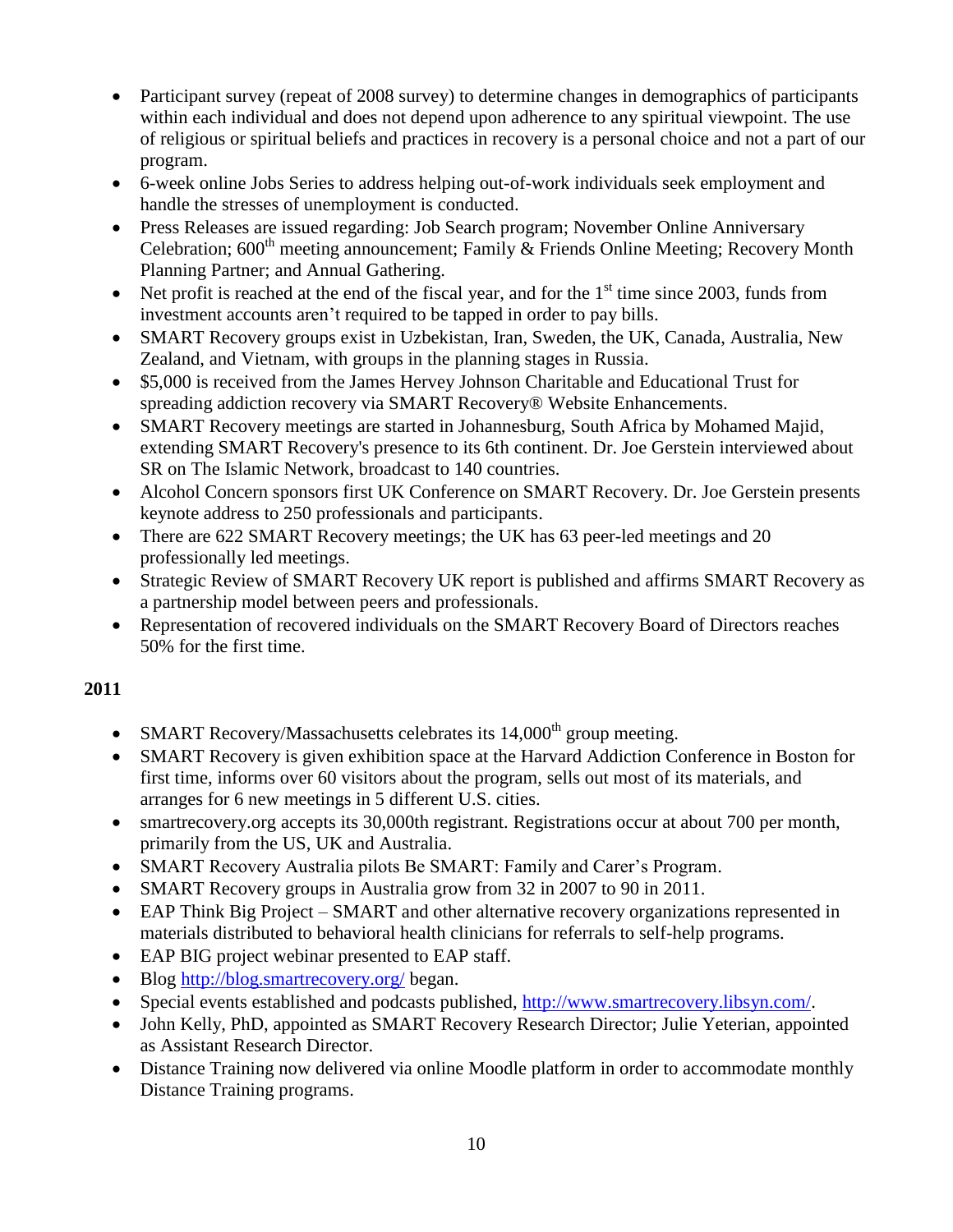- Research by Deirdre O'Sullivan, Penn State University to assess self stigma, locus of control, help seeking, self-efficacy, and satisfaction with life among AA and SMART members.
- Team established to update the SMART Recovery Handbook and Facilitator's Manual.
- Publication of the SMART Recovery Motivational Guide & Workbook for Healthcare Professionals.
- Publication of the Addiction and Co-Occurring Disorders from a SMART Recovery<sup>®</sup> Perspective: A Manual for Group Therapists.
- SMART Recovery presentation at Recovery Schools Annual Meeting, Cleveland, July 2011.
- Annual Survey redesigned to learn more about program participants 483 participants responded to survey.
- InsideOut®: A SMART Recovery Correctional Program rights transferred to SMART Recovery.
- Annual Conference hosted in October in Baltimore, MD.
- New effort to have facilitators "pass the hat/pass the brochure" handout a brochure in addition to passing the hat to increase awareness of the program.
- Special events included Anatomy of Emotions, Overcoming Procrastination, and Relapse Prevention.
- Handbook translated into Danish and available in bookstore.
- SMART Recovery UK develops partnership model to partner with treatment centers to train to begin meetings in their centers, as well as to support local peer-led meetings.
- Podcasts available for special events [http://www.smartrecovery.libsyn.com/.](http://www.smartrecovery.libsyn.com/)
- Court outreach team established to help increase awareness and referrals to SMART Recovery.
- $\bullet$  4-Point Program<sup>®</sup> wording simplified to: 1. Building and Maintaining Motivation; 2. Coping with Urges; 3. Managing Thoughts, Feelings and Behaviors; and 4. Living a Balanced Life.
- As of 12/31/11, there were 667 SMART Recovery meetings worldwide.

- $\bullet$  1<sup>st</sup> Mandarin Chinese online meeting began in April.
- Online registrations increasing to 1,000+ per month.
- One millionth visitor to website on January  $22<sup>nd</sup>$  (since tracking in began in March 2007).
- Handbook translated into Vietnamese.
- "April is Volunteer Month" push for volunteer solicitation and fundraising effort over 50 scholarship applications received as of 4/18/12.
- Special events included Is it True, or is it Helpful?, The Art of Living Series, and Combating Procrastination was made into a video series.
- Half-time new staff member added to the Central Office.
- Partnership with addctionblog.org to feature 17 SMART Recovery blogs.
- SMART Recovery joined FaVoR/Association of Recovery Community Organizations
- Trademarks and copyrights obtained for InsideOut materials.
- Australia provides new Family & Carers program for loved ones US is editing participant manual and facilitator guide for Family  $\&$  Friends Meetings in the US -- 1<sup>st</sup> Family  $\&$  Friends Face to Face Meeting debuted in Columbia, Maryland in April.
- Australia revised Teen & Youth Handbook.
- Addition of "FIT" Facilitator in Training online meetings allowing new distance training graduates to practice facilitating an online meeting.
- "Landing pages" established for website on specific addictions, i.e., eating disorders, gambling, smoking, etc. to help people find SMART when performing internet searches.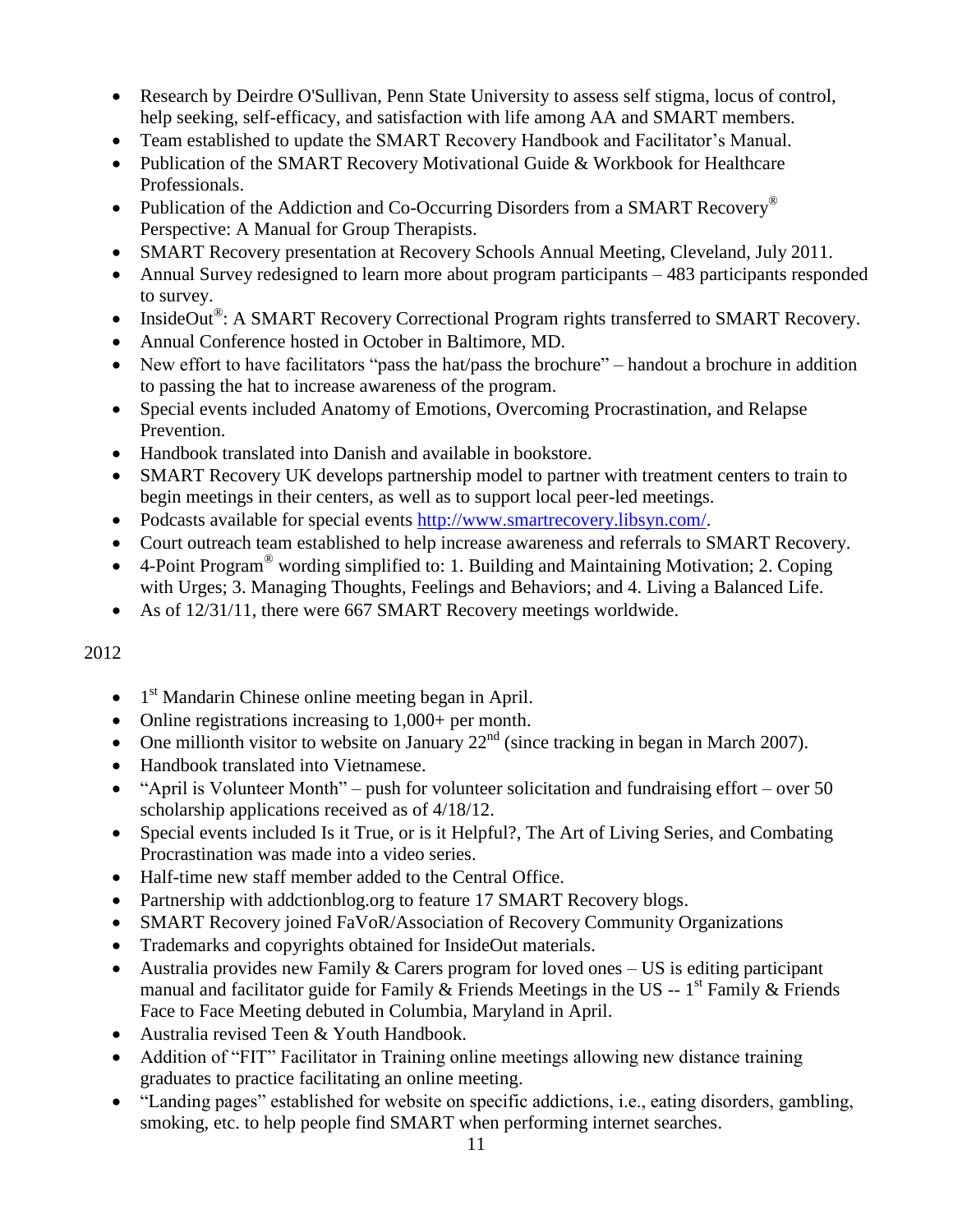- Podcasts of 2012 special events [http://www.smartrecovery.libsyn.com/.](http://www.smartrecovery.libsyn.com/)
- UK has 80 SMART peer-led meetings and 48 meetings within treatment facilities expanding at fast pace.
- UK has 1,100 enrolled in training program, with 300 completions and many in midst of completion.
- Australia has been working in partnership with several Teen/Youth agencies in NSW to pilot an 8 week Teen/Youth SMART group in the communities.
- On April  $15<sup>th</sup>$  there are 698 SMART meetings worldwide.

- $\bullet$  1000<sup>th</sup> meeting milestone! 1098 total worldwide meetings at close of year.
- Family & Friends Facilitator's Manual and Handbook published and copyrighted.
- Teen Handbook published and copyrighted.
- $\bullet$  3<sup>rd</sup> Edition Handbook published and copyrighted.
- Handbook available via Amazon.
- InsideOut® Correctional Program available via SMART Recovery Central Office.
- SMART Recovery Activities Scale (SRAS) revised.
- Overcoming Addictions Web course debuted.
- SMART Recovery E-Guide created.
- Family  $&$  Friends pilot working with pilot group establishing F2F F  $&$  F meetings.
- SROL Teen & Youth forums and online meeting established.
- Special Events and Podcasts featured SMART Help for Family & Friends with Dr. Robert Meyers; Adventurous Living, with REBT expert Ed Garcia, Part 1 -- Emotions and Challenges; Adventurous Living Part 2 -- Intimate Adventures: Close Associations; Checklists for Recovery Webinar with CBT Founder Donald Meichenbaum, Ph.D. and Julie Myers, Psy.D.; "Inside Rehab" with Anne Fletcher; ACTing SMART with Dr. Hank Robb - Dipping into Acceptance and Commitment Therapy for some SMART Ideas!; CRAFT for Families & Friends with Robert J. Meyers, Ph.D.; "Acceptance is ... Embracing Reality" with Dr. Tom Horvath; Thirteen Tips to Make 2013 Your Best Year Ever; a Webinar with Dr. Bill Knaus.
- Volunteer of the Year Award: Jim Brastaad and Jill O'Neil; Leadership Award: Darren Ripley; Joseph Gerstein Award for Exemplary Service: Dolores Cloward.
- Distance training new server, upgraded Moodle, new GotoTraining used as meeting room for role play and meeting with the President.
- In-house training program created and provided to three US treatment facilities.
- National Association of Drug Court Professionals endorses SMART Recovery Program.
- Dear Abby and Katie Couric press coverage resulted in many inquiries.
- NAADAC webinar on Choices in Recovery Programs highly-rated and well received.
- The website surpassed 1 million visits (1,099,396) for the year as traffic, overall, continued to increase.
- Denmark received \$1.8M distributed to 5 organizations to start new SMART meetings throughout Denmark.
- Discussions underway with Ireland to regarding expansion opportunities in Ireland.
- Work with Sweden regarding prison outreach.
- Licensing Agreements for: Arabic Handbook Translation; Swedish Handbook Translation; Russian Handbook Translation.
- Social networking Facebook, Twitter, Blog, enjoy continued growth.